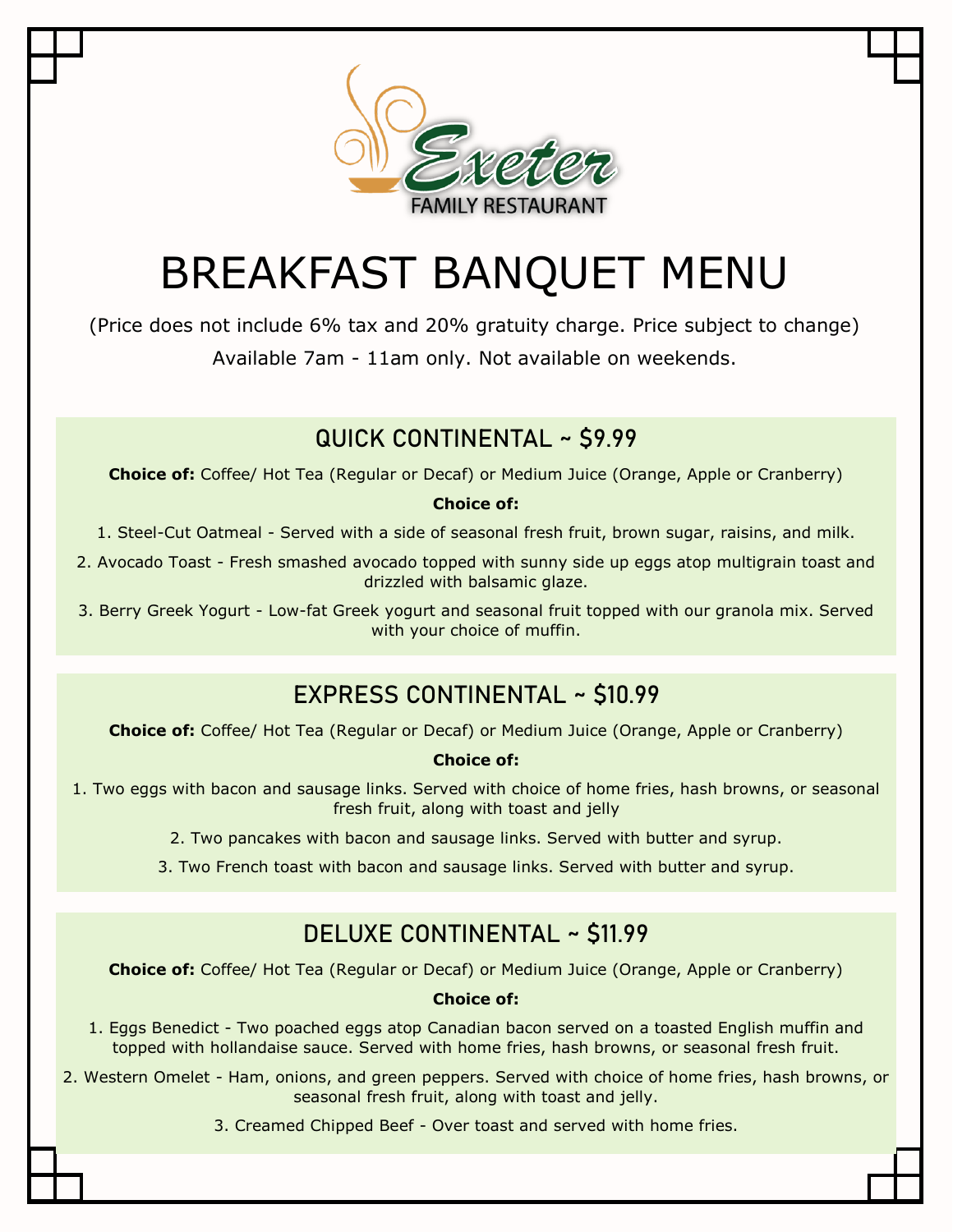# LUNCH/DINNER BANQUET MENU

(Price does not include 6% tax and 20% gratuity charge. Price subject to change) Available 11am - 10pm only. Limited availability on weekends. Please inquire.

### **EXPRESS LUNCHEON ~ \$13.99**

**Choice of:** Coffee/ Hot Tea (Regular or Decaf) or Soda

**Choice of:** Soup Du Jour

#### **Choice of:**

1. Roast Turkey Club - Turkey, bacon, lettuce, tomato and mayo. Served with chips.

2. Roast Beef Club - Beef, bacon, lettuce, tomato and mayo. Served with chips.

3. Virginia Ham & Swiss Club - Ham, lettuce, tomato and mayo. Served with chips.

### **COMFORT CLASSICS ~ \$18.99**

**Choice of:** Coffee/ Hot Tea (Regular or Decaf) or Soda

**Choice of:** Soup Du Jour

**Choice of:** Tossed Salad

#### **Choice of:**

1. Roast Turkey - Thick sliced locally sourced antibiotic-free turkey breast served over bread filling and topped with turkey gravy.

2. Roast Beef - Shredded roast beef topped with beef gravy

3. Char-Broiled Chicken - Served over rice pilaf and topped with chicken gravy.

**Choice of:** Side

**Choice of:** Dessert (Jell-O, Chocolate Pudding, Tapioca Pudding, Rice Pudding)

### **LAND & SEA ~ \$22.99**

**Choice of:** Coffee/ Hot Tea (Regular or Decaf) or Soda

**Choice of:** Soup Du Jour

**Choice of:** Tossed Salad

#### **Choice of:**

1. Crab Cakes - Made from scratch daily. Two crab cakes broiled or fried.

2. Exeter Sirloin Steak - 8oz. Certified Angus Beef®. Cut in-house and marinated with garlic, cilantro, lime and cumin.

3. Pacific Coho Salmon - 6oz. Broiled in lemon butter.

#### **Choice of:** Side

**Choice of:** Dessert (Jell-O, Chocolate Pudding, Tapioca Pudding, Rice Pudding)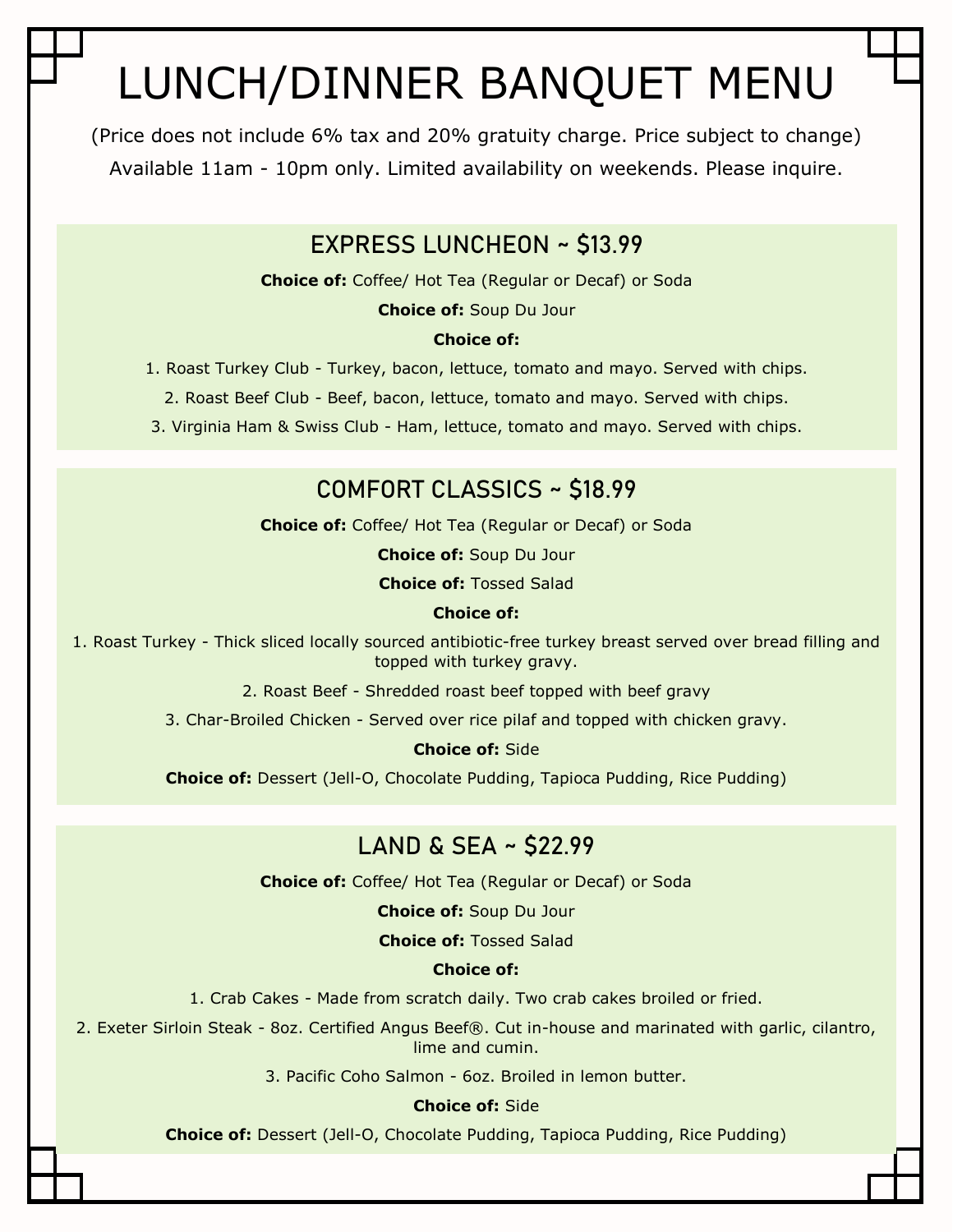# **EXETER FAMILY RESTAURANT POLICIES**

## **GUEST COUNT POLICY**

Final guest counts must be guaranteed three business days prior to the date of the function. Absolutely no reductions will be accepted after this time. The number charged is based on the function guarantee or the actual number in attendance, whichever is greater. If no final count is given, you will be billed for your highest estimated count.

### **RESERVATION REQUIREMENTS**

All food and beverage items must be supplied and prepared by the Exeter Family Restaurant. Your entrée selection, room requirements, and all other arrangements must be received one month prior to your function. Prices are subject to change. Prices will be confirmed 30 days prior to each function.

## **SERVED MEAL LEFTOVER POLICY**

Due to concerns regarding the amount of time that perishable food remains unrefrigerated, it is the policy of the Exeter Family Restaurant that no leftovers will be boxed to go. Please share this information with your guests to avoid any confusion during your function.

### **BEVERAGES**

Due to our Liquor License, all liquor, beer and wine must be supplied by the Exeter Family Restaurant. It is our responsibility to enforce the legal drinking laws of the state. You must be 21 years of age to consume alcoholic beverages.

### **SERVICE CHARGE AND TAX**

A 20% service charge and 6% sales tax will be added to all food and beverage functions.

## **TOBACCO USAGE**

Our establishment is a Tobacco Free property.